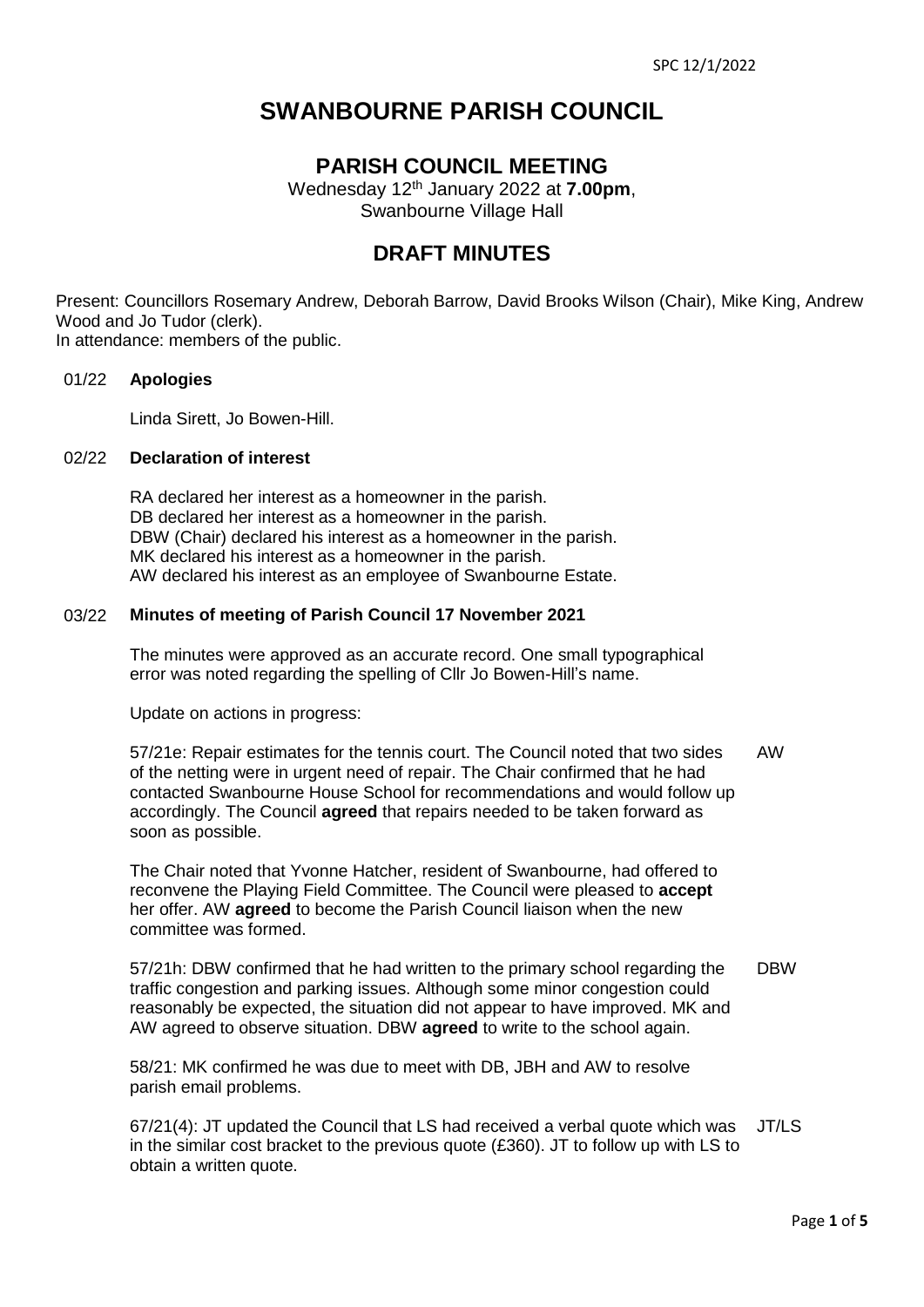69/21(1): RA confirmed that the water issue at the end of Nearton End had been resolved.

## 04/22 **Public Participation items**

- 1. Swanbourne Estate
	- DBW noted that he had received updated plans relating to the proposed development at Hensmans Farm from Tom Finchett (TF). Noted that he would discuss these with TF and report back to the next meeting. DBW
- 2. Swanbourne Church
	- Noted that recruitment is currently underway for a new Rector. The PCC were pleased to report that the overall atmosphere has greatly improved.
	- Christmas services were reasonably well attended.
- 3. MK proposed that invitations were extended to other parties to join and present at the PC meeting; for example; SCA, Police representative, Cllr Iain McPherson. The Council **agreed** to undertake this. [Post meeting note: Iain McPherson has been invited and is unable to attend the meeting of  $9<sup>th</sup>$  March 2022].
- 4. A member of the public reported that a piece of playing field equipment had broken and was in need of repair. The Council noted this and **agreed** to seek repair.

## 05/22 **Finance**

The Council received finance paper 1 as previously circulated.

1. The Council **ratified** all items of income and expenditure made since the last meeting as follows:

| Pay date Payee    |                                     |                                                                                           |             | £        | <b>Folio</b> ref |
|-------------------|-------------------------------------|-------------------------------------------------------------------------------------------|-------------|----------|------------------|
|                   | 16.11.21 SWALEC                     | <b>Street lighting October</b>                                                            | DD          | 106.70   | 304              |
|                   | 30.11.21 Swanbourne Village Hall    | Donation                                                                                  | <b>BACS</b> | 200.00   | 305              |
|                   | 30.11.21 BMKALC                     | Clerk training course fees                                                                | <b>BACS</b> | 76.00    | 306              |
|                   | 30.11.21 Rosemary Andrew Councillor | Remembrance day wreath                                                                    | <b>BACS</b> | 20.00    | 307              |
|                   | 30.11.21 Jo Tudor                   | Expenses printer ink                                                                      | <b>BACS</b> | 11.00    | 308              |
|                   | 130.11.21 Swanbourne PCC            | Donation                                                                                  | <b>BACS</b> | 1.000.00 | 309              |
| 30.11.21 Jo Tudor |                                     | Salary November 21                                                                        | <b>BACS</b> | 496.60   | 310              |
|                   | 16.12.21 SWALEC                     | <b>Street lighting November</b>                                                           | DD          | 103.51   | 311              |
|                   |                                     | 20.12.21 Bucks Council Dept Corporate Service Dog Waste service Apr 21 to Mar 22 inv 5558 | <b>BACS</b> | 312.86   | 312              |
|                   | 20.12.21 Harleguin Press            | Newsletter inv 06743                                                                      | <b>BACS</b> | 75.00    | 313              |
|                   | 20.12.21 Winslow Community Bus      | Donation                                                                                  | <b>BACS</b> | 50.00    | 314              |
|                   | 20.12.21 Lynch Garden services      | Inv 7190 cuts July and Oct                                                                | <b>BACS</b> | 870.00   | 315              |
| 31.12.21 Jo Tudor |                                     | Salary December 21 + Nov arrears                                                          | <b>BACS</b> | 456.60   | 316              |

MK noted that the list of income and expenditure items had not been made available to the public before the start of the meeting. MK **proposed** that in order to comply with the transparency code for smaller authorities, that future lists should be included within the body of the agenda. The Council **agreed** the proposal subject to GDPR and relevant advice. JT to investigate.

JT

- 2. The Council **received** the bank reconciliation to 31<sup>st</sup> December and noted the balance of £11,563.23.
- 3. The Council **received** a financial forecast at quarter 3 which estimated expenditure of £28,149. It was noted that the ringfenced playing field project fund of £5,470 was forecast to be fully spent. The clerk confirmed that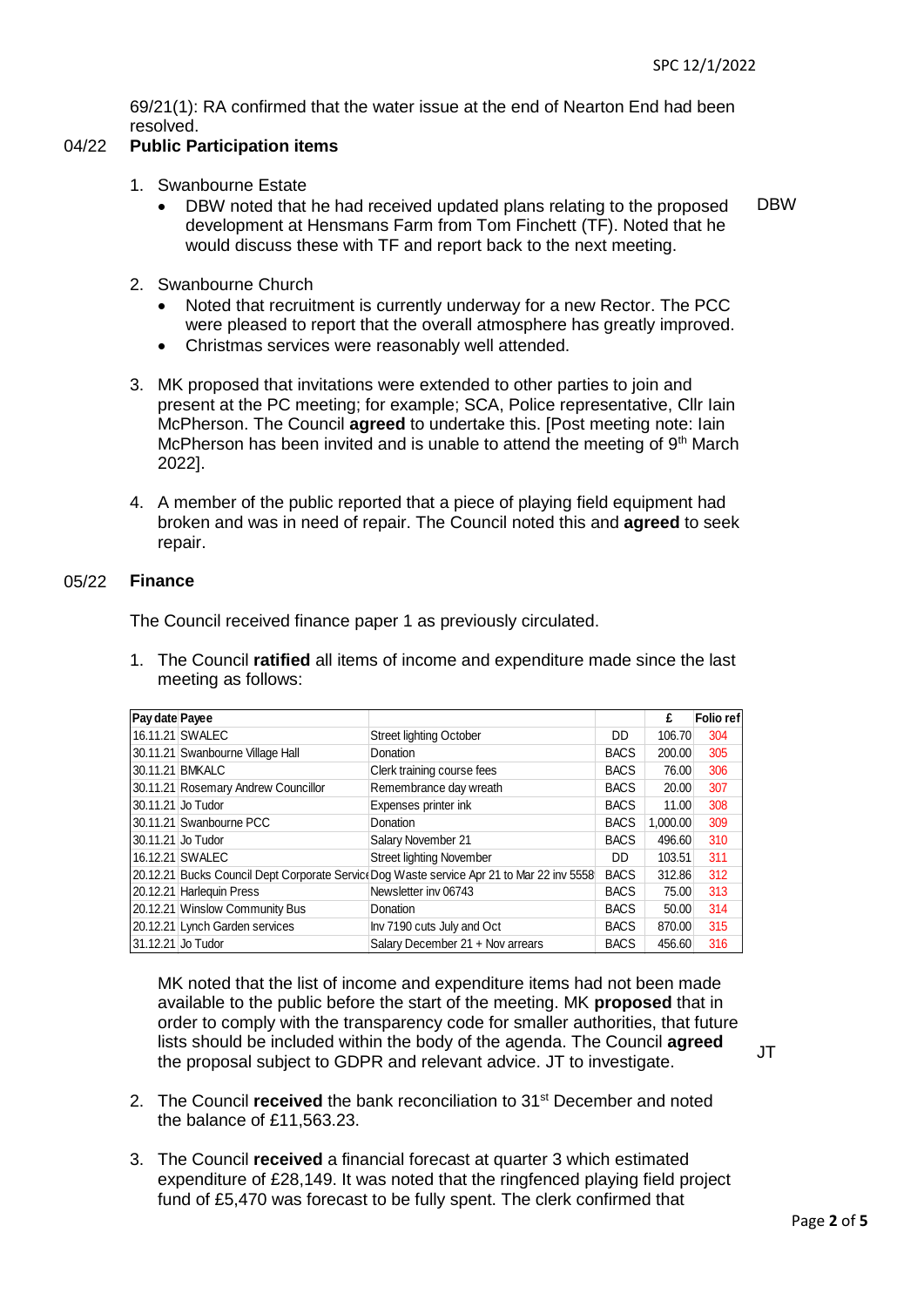Swanbourne PC had been successful in the application for £500 grant against the Wild Aylesbury Vale Project. The grant can be claimed by reimbursement of expenditure.

4. Following approval at the previous meeting, the Council noted that an invitation to quote for verge and grass cutting around the village had been made during December. The Council rejected the possibly of opting out of devolved services because of the poor quality of cut previously experienced from Bucks Council. Four quotes had been received and were discussed. RA proposed the twelve month contract should be awarded to Lynch Garden Services on the basis of cost. The motion was **supported** by the rest of the Council. AW **agreed** to be the liaison point.

AW

- 5. Following recent updates in respect of street lighting, the clerk confirmed that four further streetlights would be examined by the electrical company on Monday 17<sup>th</sup> January. The cost per lamp is £46 plus VAT, plus the cost of repair, if reparable, as agreed by Council via email. A streetlight audit was noted to cost £500 plus VAT. The council **agreed** that a review was required. JT JT to take forward.
- 6. The Council **received** a draft budget for 22/23 which proposed expenditure of £19,720 [Shown at Appendix A]. The Council discussed the need to raise the precept to cover this amount. It was noted that the Council precept had not been increased last year and a large proportion of Council reserves had been used to fund the resurfacing of New Walk. The year-end financial projection was for a cash reserve of only £1,479.

The Council proposed that on the basis of increased financial pressures including: grass and verge cutting costs, street lighting costs, the need to address speeding issues, and inadequate reserves, that the precept should be increased to £20,000 for the 22/23 year (from £16,500). The financial impact to households in respect of this increase was discussed. Although the increase percentage will vary between properties, based on a tax base constructed on band D properties, the increase could be in the region of around 20% (approximately £17.70 per annum). The Council **approved** the proposal to increase the precept to £20,000.

### 06/22 **Planning applications**

The Council **noted** that the following planning applications had been approved:

- 21/04829/AGN: Northill Farm, extension to farm buildings
- 21/04851/APP: Old Vicarage, Winslow Road, rear conservatory

### 07/22 **Queens Platinum Jubilee**

The Council noted that a group of residents have offered to help organise a village celebration. RA **agreed** to convene a committee and investigate any grants which are available. RA

### 08/22 **Parking, Road and Footpath issues**

- 1. Parking by the primary school minute 03/22 above refers.
- 2. Parking issues on Mursley Road. The Council noted that cars parked overlapping the pavements were causing an obstruction, and damaging the footpath. A reminder had been included in the December newsletter. The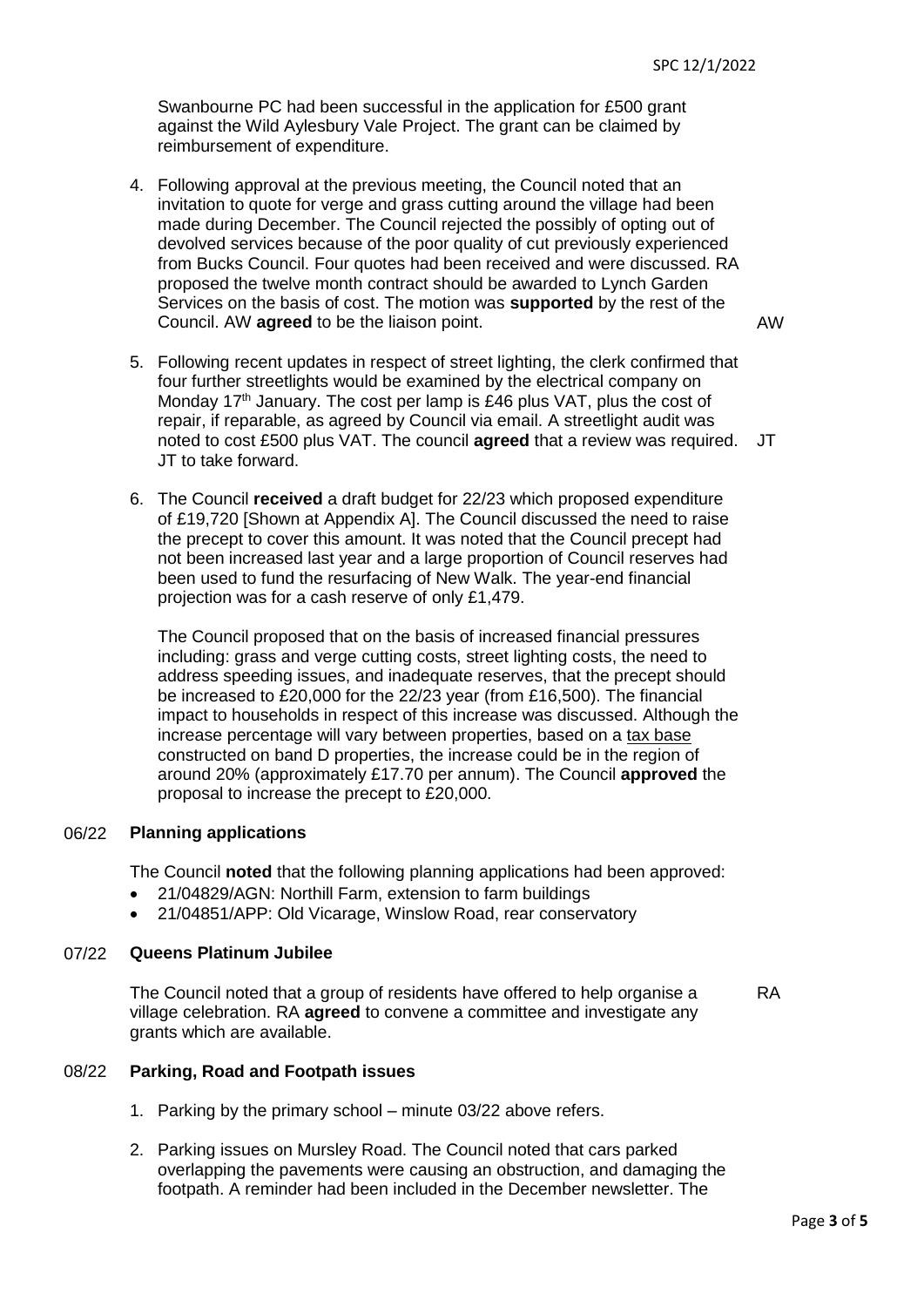Council **agreed** to produce a note to be attached to windscreens. DBW and RA to take forward.

DBW & RA

3. 20mph through village. The Council noted that the cost of enforcing a reduced speed limit would cost in the region of £10,000. The chair noted that he may seek S106 funding (developer contributions) from the Estate in the future. The Council **agreed** to pause plans for the moment based on lack of resources.

### 09/22 **Reports from Councillors**

- 1. RA confirmed that she had received a quote from Kompan for replacement of two broken swings in the playing field. Expected cost £580 plus VAT plus freight. The Council **agreed** the expenditure.
- 2. RA noted that in order to promote use of the village hall a notice had been included in the Swanbourne school newsletter.
- 3. MK noted that he was updating the PC website home page in respect of Covid and use of community areas. The Council **agreed** that the link to the Government webpages would be sufficient.

## 10/22 **Next Meeting**

The next meeting will take place on Wednesday 9<sup>th</sup> March 2022.

| The Council agreed to set dates for meetings, the AGM and the Parish | JT & |
|----------------------------------------------------------------------|------|
| Assembly. JT and MK to take forward.                                 | МK   |

*The Chairman closed the meeting at 9.23pm.*

Jo Tudor, Clerk to Swanbourne Parish Council 01296 720130

**Signed** 

Chairman …………………………………

Date ……………………………